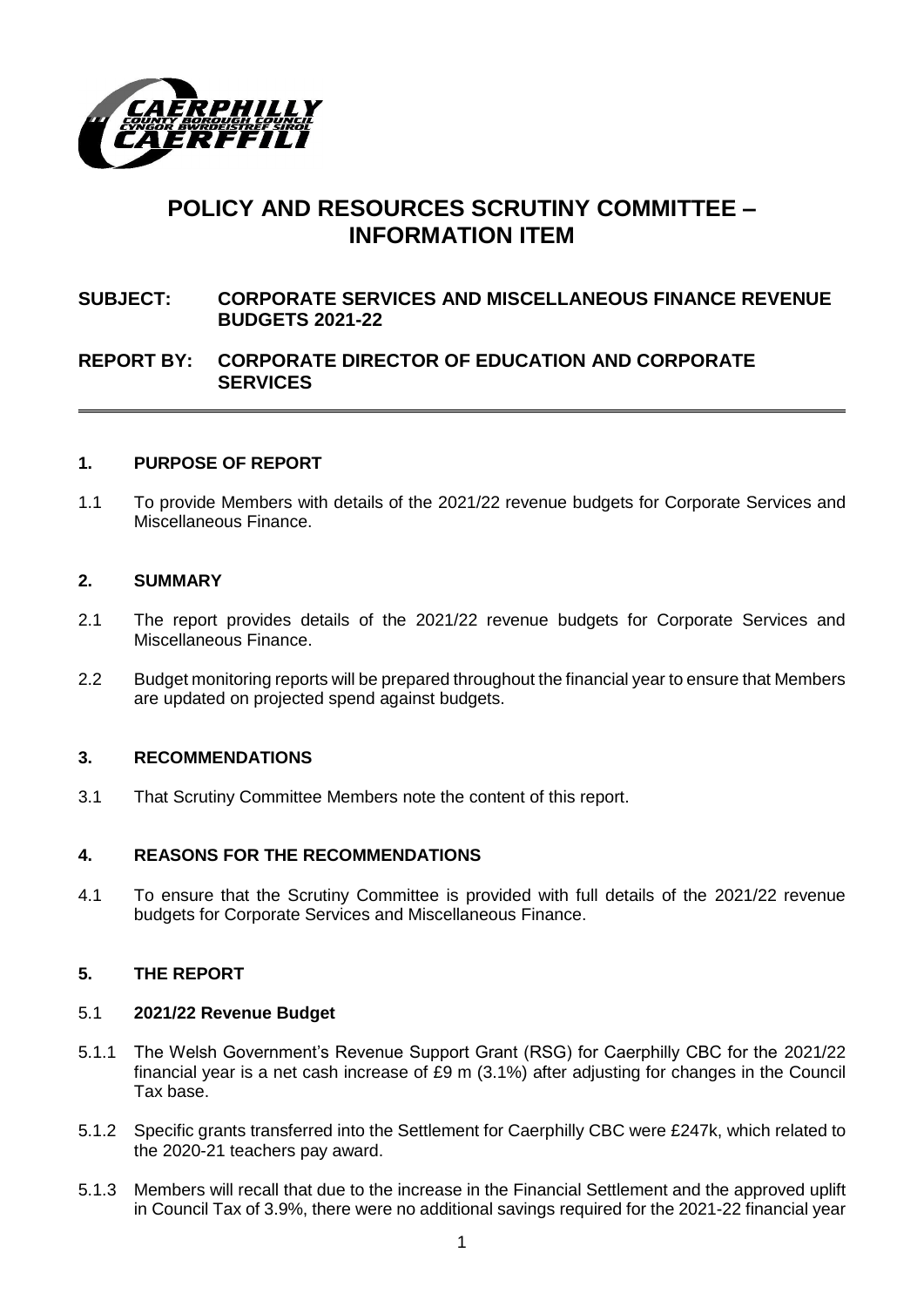to deliver a balanced budget. The centrally held savings in advance from 2020/21 have now been utilised as part of the approved budget for 2021/22.

5.1.4 The approved 2021/22 budgets for Corporate Services and Miscellaneous Finance total £74.596m and full details are provided in Appendix 1.

#### 5.2 **Corporate Services**

- 5.2.1 The 2021/22 budget for Corporate Services is £23.623m which includes £1.546m of budget growth items.
- 5.2.2 In line with the budget strategy agreed at Council on the 24th February 2021 the Corporate Services base budget has been uplifted for inflation. An allowance has been made for living Wage (£0.162k), 0.75% for non-pay (£67k) and 0.75% on Fees and Charges (£14k).
- 5.2.3 2021/22 growth items of £1.546m were approved and applied to the relative service areas:
	- Business Improvement Services £202k to support the delivery of the Council's Transformation Programme.
		- Peoples Services £52k to support the delivery of the Council's Transformation Programme, together with £80k to fund two Fire Safety Officers based within the Health & Safety team.
		- Digital services £1,212m to allow for review of the existing infrastructure along with the investment in the latest Microsoft Office 365 Licenses.
- 5.2.4 The 2021/22 budget also includes the agreed use of reserves to fund staff in the following areas:
	- People Services

-

- Corporate Finance
- Digital Services
- **•** Business Improvement Services

#### 5.3 **Miscellaneous Finance**

- 5.3.1 The 2021/22 budget for Miscellaneous Finance is £50.973m.
- 5.3.2 The main budget increases/reductions, in line with the budget strategy agreed at Council on the 24 th February 2021 are: -
	- £118k for non-pay budgets headings/Fees & Charges (0.75%).
	- £92k for City Deal.
	- £328k for Community Empowerment Fund.
	- £173k for Levies.
	- £1,773k for Pay Contingency.
	- -£202k Private Finance Initiative in line with the agreed grant profiling
	- £272k to support the delivery of the Council's Transformation Programme.
- 5.3.3 The budget for the Council Tax Reduction Scheme has been increased by £602k.
- 5.3.4 £2,011k savings in advance held centrally have been taken for the 2021/22 financial year.

## **6. ASSUMPTIONS**

6.1 All assumptions linked to the Authority's budget strategy for financial year 2021/22 are detailed in the Report agreed by Council on 24<sup>th</sup> February 2021.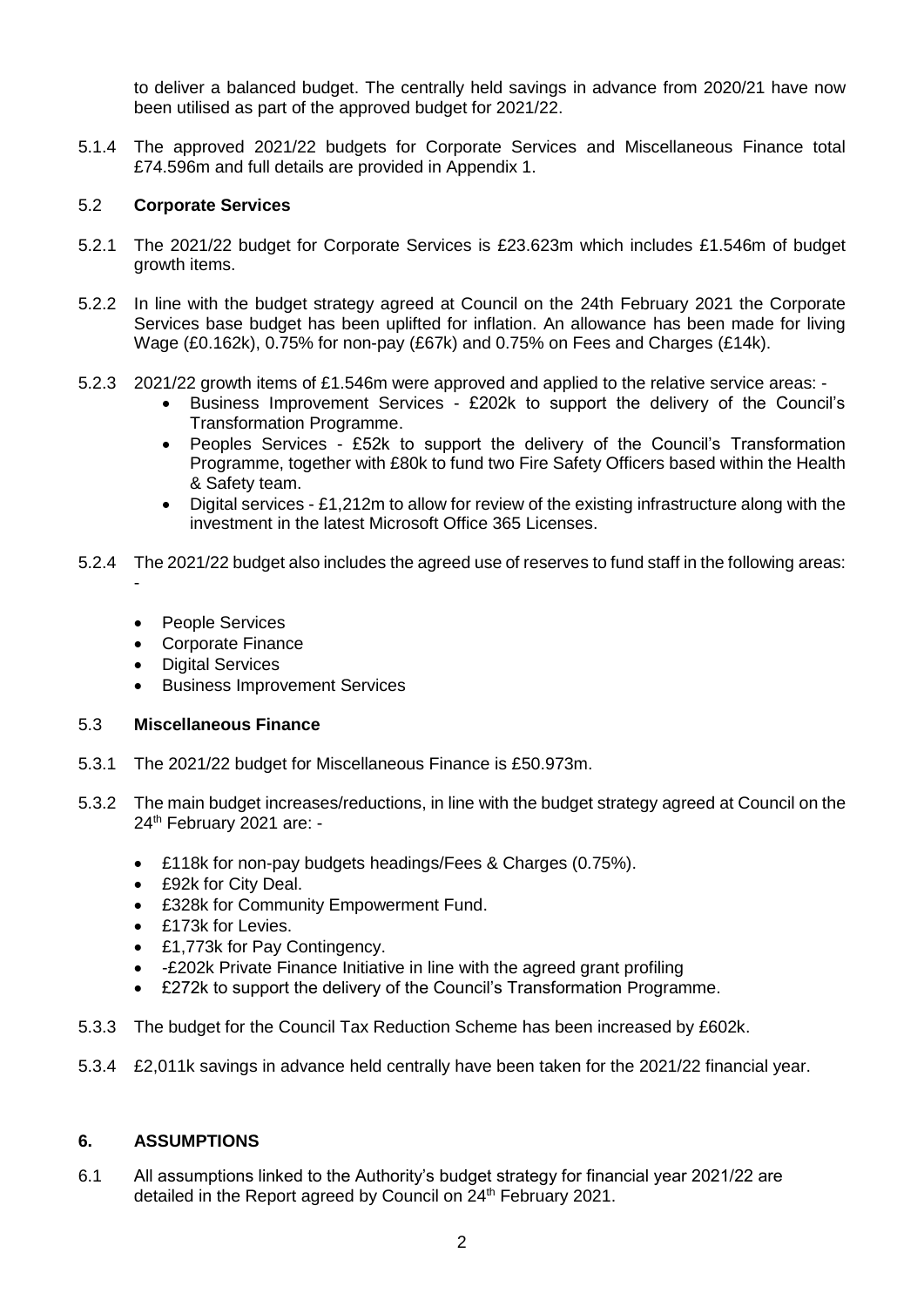- 6.2 The 2021/22 Budget does not include additional costs or income losses associated with Covid-19, this is on the assumption that these costs will continue to be funded through the Welsh Government Covid-19 Hardship Fund.
- 6.3 A range of other assumptions have been made in setting the Authority's budget, this is in respect of pay and non-pay inflationary increases and inescapable service pressures.

## **7. SUMMARY OF INTEGRATED IMPACT ASSESSMENT**

7.1 An IIA is not necessary for this Information Only Report.

# **8. FINANCIAL IMPLICATIONS**

8.1 As identified throughout the report.

#### **9. PERSONNEL IMPLICATIONS**

9.1 The personnel implications of agreed savings will be carefully managed and if required staff will be fully supported to identify appropriate redeployment opportunities.

## **10. CONSULTATIONS**

10.1 This report has been sent to the Consultees listed below and all comments received are reflected in this report.

#### **11. STATUTORY POWER**

- 11.1 Local Government Acts 1972 and 2003 and the Council's Financial Regulations.
- Author: D. Roberts Interim Finance Manager (Corporate & Communities). [roberda@caerphilly.gov.uk](mailto:roberda@caerphilly.gov.uk) Tel: 01443 863342
- Consultees: R. Edmunds, Corporate Director for Education & Corporate Services
	- S. Harris, Head of Financial Services & S151 Officer
		- R. Tranter, Head of Legal Services
		- L. Donovan, Head of People Services
		- L. Lucas, Head of Customer & Digital Services
		- C. Harrhy, Chief Executive
		- L. Allen, Principal Accountant, Housing.
		- D. Street, Corporate Director Social Services
		- M.S. Williams, Corporate Director for Economy & Environment
		- M. Williams, Interim Head of Property
		- S. Richards, Head of Education Planning and Strategy.
		- A. Southcombe, Finance Manager, Corporate Services
		- Cllr E. Stenner, Cabinet Member for Performance, Economy & Enterprise
		- Cllr C. Gordon, Cabinet Member for Corporate Services
		- Cllr L. Phipps, Cabinet Member for Housing
		- Cllr J. Pritchard, Deputy Leader & Cabinet Member for Infrastructure & Property
		- Cllr G. Kirby, Chair of P&R Scrutiny
		- Vice Chair of P&R Scrutiny

#### Background Papers